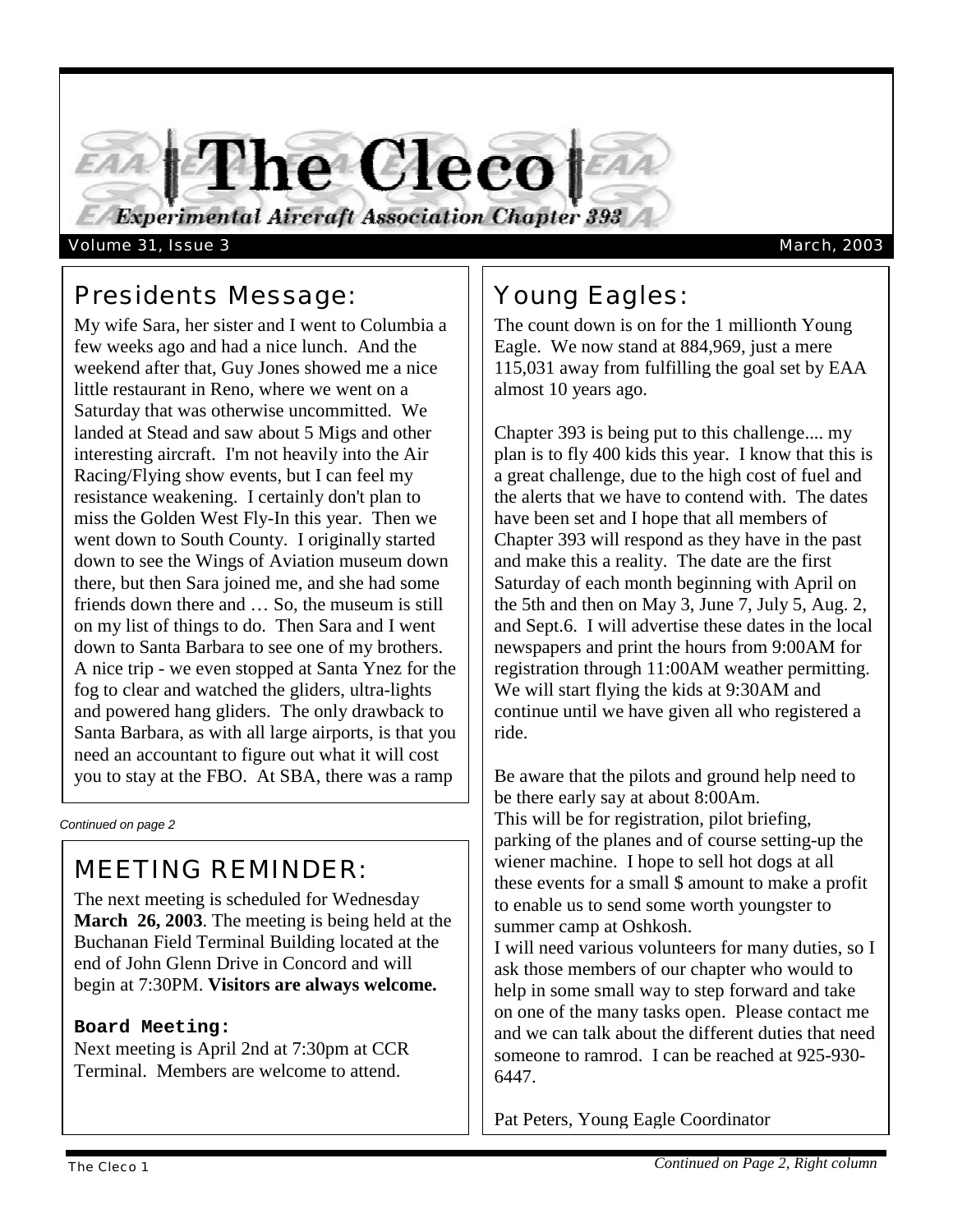#### *Continued from page 1*

fee; the ramp fee would be waived if you bought enough gasoline (not too much actually); the fuel was very expensive; the fuel had a \$0.50 discount on the weekend; and there was an overnight fee. Whew! Now the airplane is in for its annual, and the withdrawal symptoms are beginning.

As spring and summer arrive, EAA 393 will be doing a lot of neat stuff. Keep your calendars open for the Collings Foundation B-17 on May 13-15, a pre-meeting potluck dinner before our meeting on May 28, Young Eagles with Pat Peters, the Golden West Fly-in with Tracy Peters, our annual picnic on June 28, Oshkosh, err Airventure, our monthly fly-outs, and so on. Not to mention pancake breakfasts and other events put on by other EAA Chapters.

On a more somber note, we may well be at war as you read this. General Aviation has been unreasonably singled out for terrorist paranoia since 9/11 and that is likely to continue. There are three things that we must do in response: 1) we must present our case to the public and to lawmakers coolly and rationally, yet emphatically, 2) we must keep using our flying rights/privileges, and 3) we must fly carefully and show that we are responsible citizens. Generally, I believe that GA is doing these things. We must also continue our Young Eagle and other public awareness activities. I would not be surprised if the Washington, D.C. ADIZ situation was extended to many other Class B airspaces. We may need to refresh our knowledge and practice of communication procedures in Class B and other controlled airspace. But, above all, I believe we must continue to exercise our flying rights/privileges.

AOPA has noted that California is considering changing its rules regarding when sales/use taxes must be paid. Currently if goods are used outside the state for 90 days, there may be an exemption from the use taxes; the new law would change this to 1 year. It would seem that this law would dramatically increase the burden on citizens moving to California, since they would have the burden of proving that their purchases were not made in anticipation of moving to California.

The 90 day version of the rule would tempt me to move outside California for 90 days if I were to buy an expensive item like a yacht or airplane. I'd be interested in any rationale that members have, to write my state legislator against this change in the law.

Happy flying, Harvard

# Young Eagles (cont.):

I have secured a candidate for the Air Academy. Her name is Jacqui N. Bone a 12 year old 6th grader from Seven Hills School. To my knowledge she is the very first candidate sponsored by Chapter 393. This young lady has aspirations of becoming an astronaut. I hope that by sending her to the Academy it will be enough encouragement to solidify her ambition. I believe that our chapter can be, and should be proud to being able to use our Young Eagle Jaguar points and support her in her goal. I was very excited to talk to her and her parents Sunday March,  $16<sup>th</sup>$  and help them make the decision to let her attend the academy.

Pat Peters, Young Eagle Coordinator

### Treasurers Reports:

#### **Bank Statements**:

| Checking: | \$2699.04 |
|-----------|-----------|
| Savings:  | \$2581.14 |
| Total:    | \$5280.18 |

#### **Badges, we have lots of badges.**

Please check with Louis to see if your badge is still floating around. Thanks!

### This Months Speaker:

Chapter member Ernst Freitag will discuss the building of his RV8 project. Complete with Power Point Presentation.

Thanks to Guy Jones and Duane Allen for putting this together.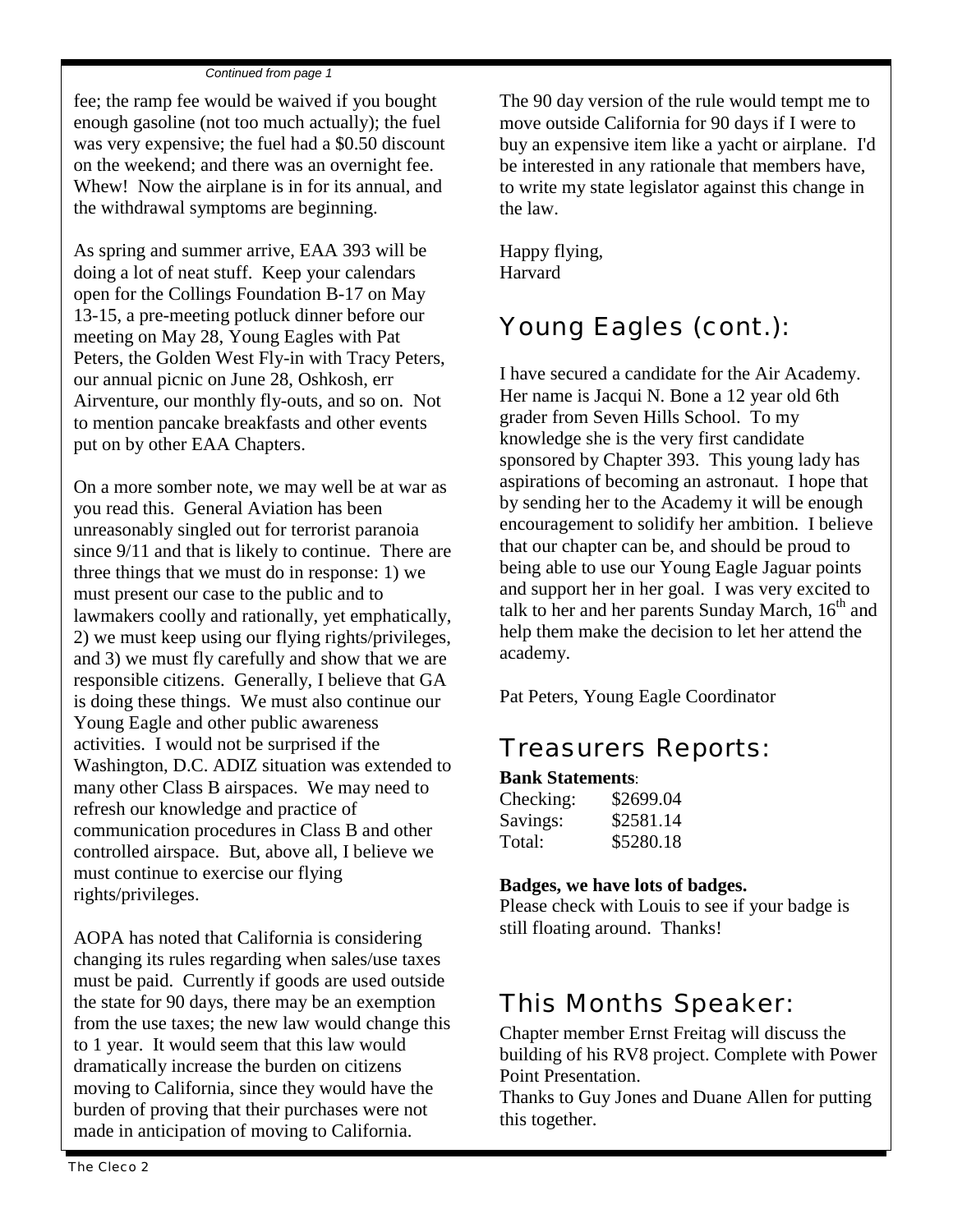#### EAA 393 Members Meeting Informal Notes February 26, 2003

Our speaker for this meeting was Deborah Dew from the CCR tower. She described the "radar": that CCR is getting. The new radar is a remote feed from Oakland Center that is updated every 12 seconds. Actually, it is already running; the official turn on is March 17. Their "map" is not operational yet. This radar is only an aid for the tower personnel. It does not enable them to provide radar services such as radar vectors and separation of IFR traffic. It will help them be more aware of aircraft in the vicinity. It can "see" down to 400 feet AGL in optimum conditions. They hope to get "super software" which will integrate signals from multiple remote radars and present a composite picture. Deborah noted that coverage behind Mt. Diablo is limited and will remain so.

For flight following, CCR may be able to provide a discrete code. Deborah also explained quirks in the transponder code assignments -- Travis has a limited number of data block slots to assign to traffic, so it you get "into" the system before being handed off to Travis, your data block will survive past the handoff from Travis. On the other hand, if Travis is your first point of contact, then may be unable to hand you off to the next controller due to data block limitations.

Travis will continue to provide approach control. A new letter of agreement with Travis will require Travis to ensure that you have the ATIS code for CCR. It also calls for transition to CCR tower frequency no later than 7 nm from CCR.

For practice IFR approaches, the tower will no longer permit practice approaches (to Rwy 19) when Rwy 1 is in use, to avoid the head on traffic conflicts that result.

Will Whitaker (spelling??) gave hints on IFR practice approach procedures. He noted that an IFR approach automatically includes the option to do a missed approach, while a practice approach in VFR conditions does not - you have to ASK for the missed approach if you do not want to land.

Deborah told us that CCR has a very high rate of runway incursions, relative to its traffic. The worst hot spot is runway 32R approach end, where the active runway area appears to be a runup area. There will be a seminar on runway incursions on Thursday, May 1<sup>st</sup> at the Sheraton. There will be airport construction this summer to improve airport signage, and to implement a ground marker system. The ground marker system uses the marker beacon receiver to help manage traffic on the ground. For security, the airport fence is being moved to include the control tower within the fenced area.

----------------------- After our break, the Holiday Party was briefly discussed. With December 13 not available at MDPA, the general reaction was that December 6 was better than December 20 for the Holiday Party. Anyone interested in helping with the arrangements please contact Harvard Holmes. The use of "Food for Love" in Pleasant Hill as caterers was suggested.

Pat Peters has begun to schedule Young Eagles for the first Saturday of each month, beginning April  $7<sup>th</sup>$ . April  $7<sup>th</sup>$  we will host a group of kids from Oakland that we have arranged with Deborah Dew. He is working with KC to get a sign out at the Boulevard. Pilots should arrive by 9 for a briefing by Chief Pilot Scott Achelis. Flying will start at 9:30. We hope to be able to use the hot dog machines at this event.

Tracy Peters brought the group up to date on the Golden West Airshow on the 3<sup>rd</sup> weekend in June. Beal AFB used to have an air show each summer, but they have now decided to combine it with Golden West. This will result in several interesting events including a B-2 flyby, a U-2 and a big transport from Travis. They will also have several hot air balloons for the first time this year, including the Eveready Energizer Bunny. Next month Golden West is sponsoring the Aerobatic Safety Seminar for the Southwest Air Show Network. The public is invited to aerobatic demonstrations on the  $17<sup>th</sup>$  and  $18<sup>th</sup>$ .

Other members described their projects and progress on them.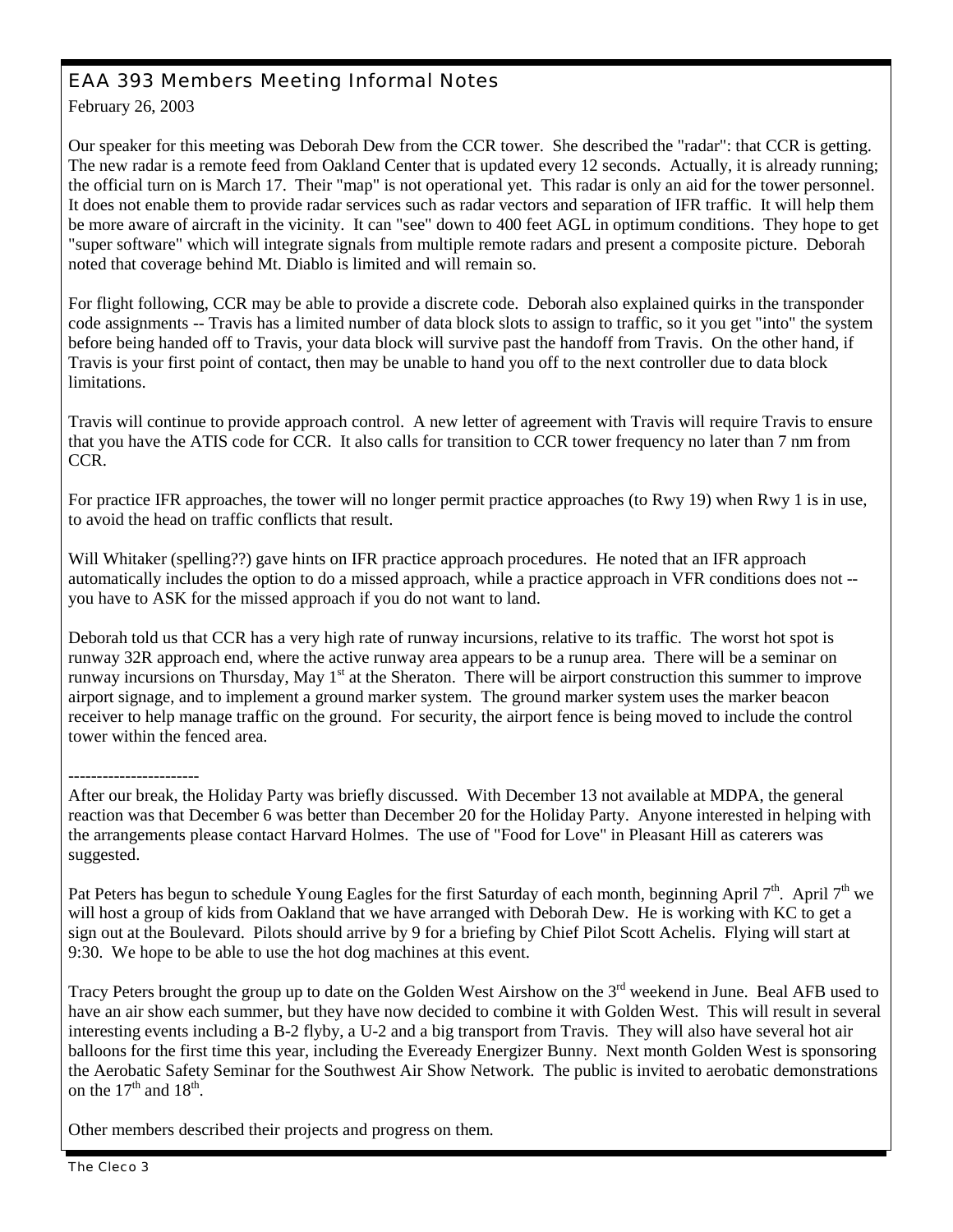#### EAA Chapter 393 Board Meeting Informal Notes Thursday, March 06, 2003

Pat Peters reviewed plans for the next Young Eagles event on April 5, 2003. Most of the attendees will be from a church group.

Pat also reported that Airport Manager Mendez is gone.

Pat reported that the county is stripping empty hangers of all essentials for hangar life and offered to do the same for him. He declined. The county is asking to see permits for any hangar improvements, especially electrical work; Pat pointed out that the county has lost all the permits issued over 25 years ago. Given examples of permits that they no longer have, it would not seem wise to take the county's word about the lack of a permit, just because they can't find it.

Tracy Peters reported that the Collings Foundation would be touring with their B-17 and their B-24, visiting CCR on May 13-15 (Tuesday - Thursday). EAA393 will provide 12 to 14 people to help. Contact Tracy Peters for details. Their tour schedule is at

http://www.collingsfoundation.org/cf\_sch-wof2003.htm

VP Guy Jones is working on some of our builders to speak at our meetings and share their building experiences.

At our regular meeting of May 28, we would like to have a potluck dinner before the meeting and invite members to bring family and friends at 6:00 pm to enjoy some food and socializing before the regular meeting at 7:30. We also have our annual picnic scheduled for Saturday, June 28.

Events (past and future):

Fly out March 1<sup>st</sup>: Harry Heckman and his brother, along with Harvard Holmes and his partner flew down to Marina for lunch. Food was quite good, but the restaurant was empty. The bar had a few patrons, however. The flight down was under some clouds at 3500 to 4000 feet. On the way back we both went up the coast and through the Golden Gate Bridge. Here's a picture of Harry taxiing in to the Marina ramp in front of the café.

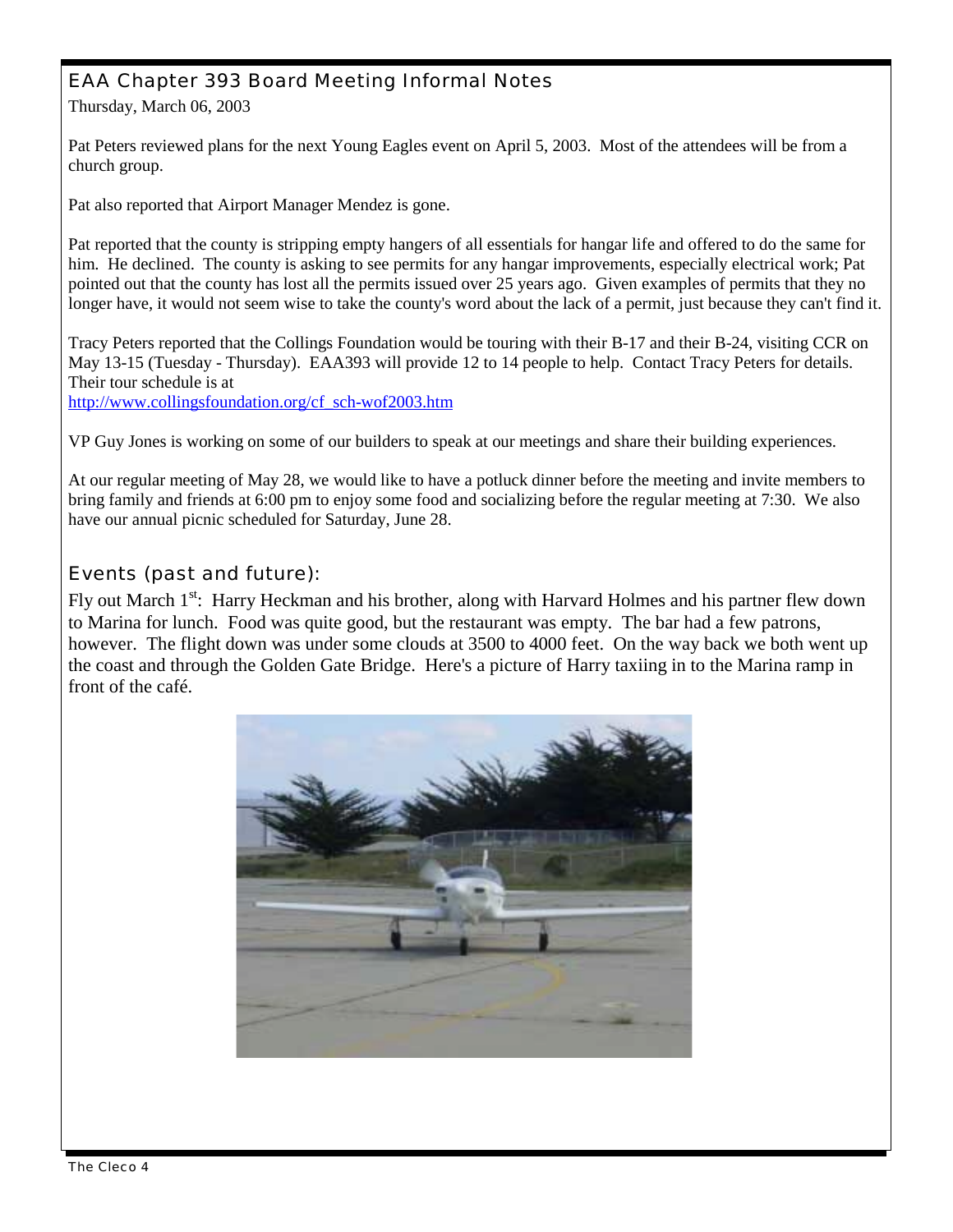### Events (cont):

We received a flyer from Alan Wallace, President EAA Chapter 1337 for a fly in to a Spring Pancake Breakfast. Details: **Northern Yosemite EAA Chapter 1337, Spring 2003 Pancake Breakfast** Saturday April 12th 8:00 - 11:00 Fly-in Campgrounds (Runway 29) Columbia (O22) Airport For Additional Info Contact: Alan Wallace @ (209) 586-5860 or Jim Thomas @ (209) 962-0910 Supports Chapter 1337 Young Eagle Program

----------------------------------------------------------------------------------------------------------------------------

The **Pacific Coast Dream Show** is happening again at Half Moon Bay on April 27, 10am to 4 pm. See http://www.miramarevents.com/dreammachines/facts.html

### **13th Annual Aerobatic Safety Seminar**, Sunday, March 23, 2003

Yuba County Airport, Marysville, CA

- Gates open at 11:30am
- Air show begins at 12:30pm
- \$10 per adult, Students with Student ID and Paid Adult free
- Kids 12 and under  $-$  free

------------------------------------------------------------------------------------------------------------------------------------------------------

The annual **Flying Companion Seminar** is designed for right-seat passengers who want to know more about flying and what happens during a flight. This all-day session will teach the non-pilot how to be an effective cockpit member, and addresses and helps calm fears about flying. Our chapter has been offering this popular seminar for over 20 years. This is one of the only Flying Companion Seminars in northern California.

Details: Santa Clara Valley Chapter Ninety-Nines Flying Companion Seminar

When: Saturday, April 5, 2003, 8:30 AM - 5:00 PM

Where: San Jose State University Aviation Department (SJC) Corner of Coleman and Airport Blvd in San Jose CA. Seating is limited. Pre-registration is required.

This year's topics include:

- Aerodynamics: how and why a plane flies
- Radio procedures: how to use the radios and about emergency frequencies
- Navigation: how to read charts and help navigate.
- Preflight: what is the purpose and how to do one on an actual airplane.
- Aviation Instruments: what those gauges can tell you.
- Basic aviation weather.
- Checklists: what are they for and how can the passenger help with them.
- Medical Facts for Pilots
- Weight and balance: why how you load your plane is so important
- Fun Places to Fly

Contact: Susan Tilley, scv99s@softhome.net or 408-733-2292

Website: http://www.pilotsguide.com/scv99s/flycomp2.html

Donation: \$55 includes snacks, lunch, classroom supplies and workbook.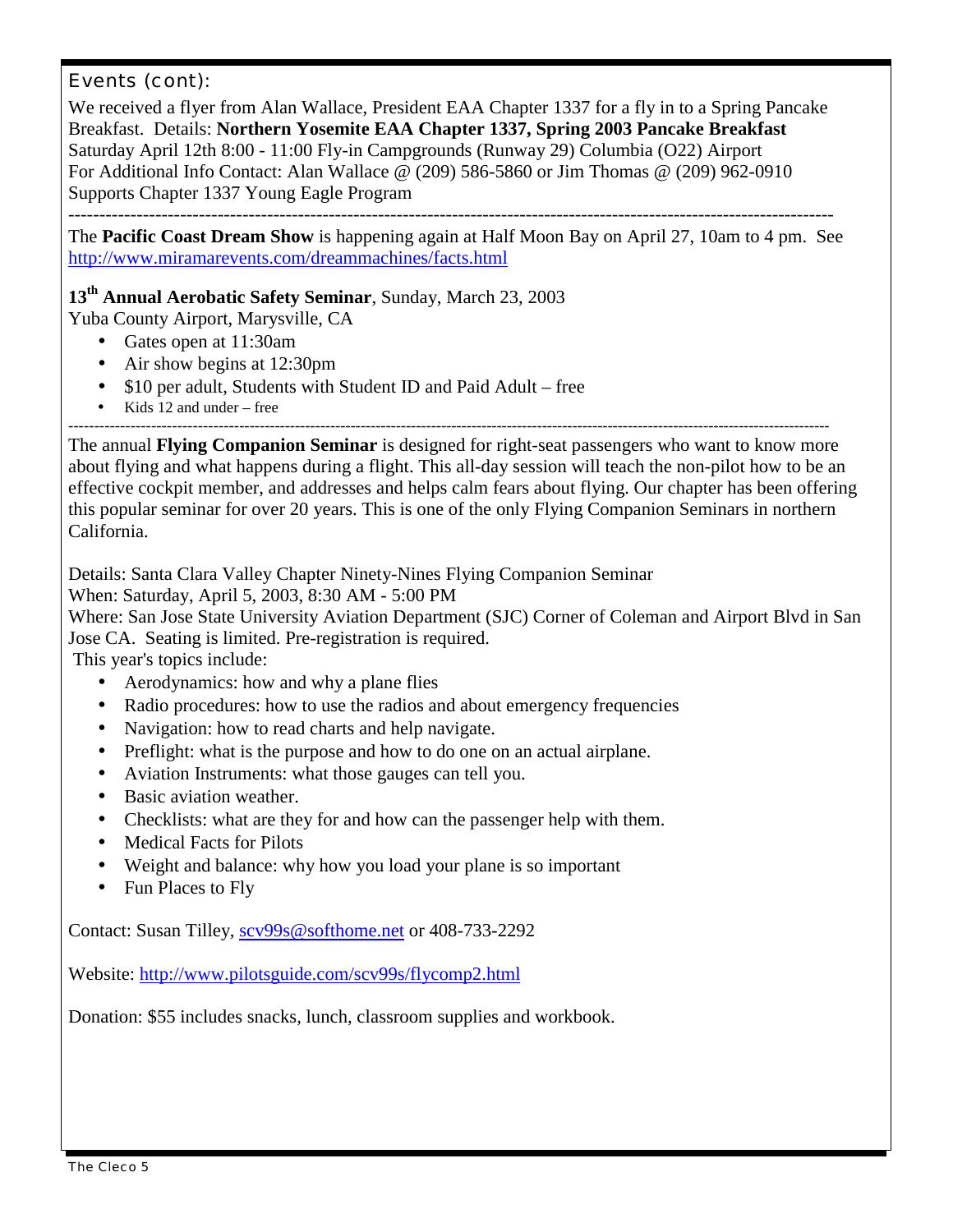### ADVERTISING:

# FOR SALE:

Lou Ellis and Randy Alley are restoring a 1942 Army Taylorcraft L-2. At the time of completion Randy will be selling his half of the plane. We hope to have it done by the summer. Please come by the hangar E16 on the east ramp and check it out. Phone 925- 825-1247(home), 925-825-7278 (hanger)

Ebay:

For those E-Bay'ers out there a couple of members have items for sale, their profiles are: PacificFlyer (Tracy Peters) and Achelis@pacbell.net (Scott Achelis)

# Looking For Back Issues?:

Michelin Air Tires: I have two new, never mounted, 500-5 six ply Michelin Air tires with new, unused tubes. These are the correct size for Van's RV series of planes (among others). Dresser sells these tires for \$89.00/each. I'll sell both tires with tubes for \$185.00. Contact Scott Achelis @ (925) 935-7920 or emSail at achelis1@hotmail.com.

**For sale**, Garmin **GPS90,**\$250 and **sporty's JD**-**200 Transceiver**, \$150(both are like new). Also, **Slick Impulse Coupled Mag** 4371:\$150 I think it has fewer than 100 hours) call Will Price 925-362-9455.

**1/3 Hangar For Rent** (available 4-30-03) West Ramp. Perfect for a home built. \$185.00/MO Call Pete Wiebens, 925-933-7517

If you have items you wish to advertise please contact **Jordan Jones** jones.jordan@atti.com.

Looking for a back issue of The Cleco? Well you can find them on our website at http://www.eaa393.org Thanks for all the hard work Bruce!

# Members Projects:



• Come to the next meeting to find out more about this plane and others that are being built by our members.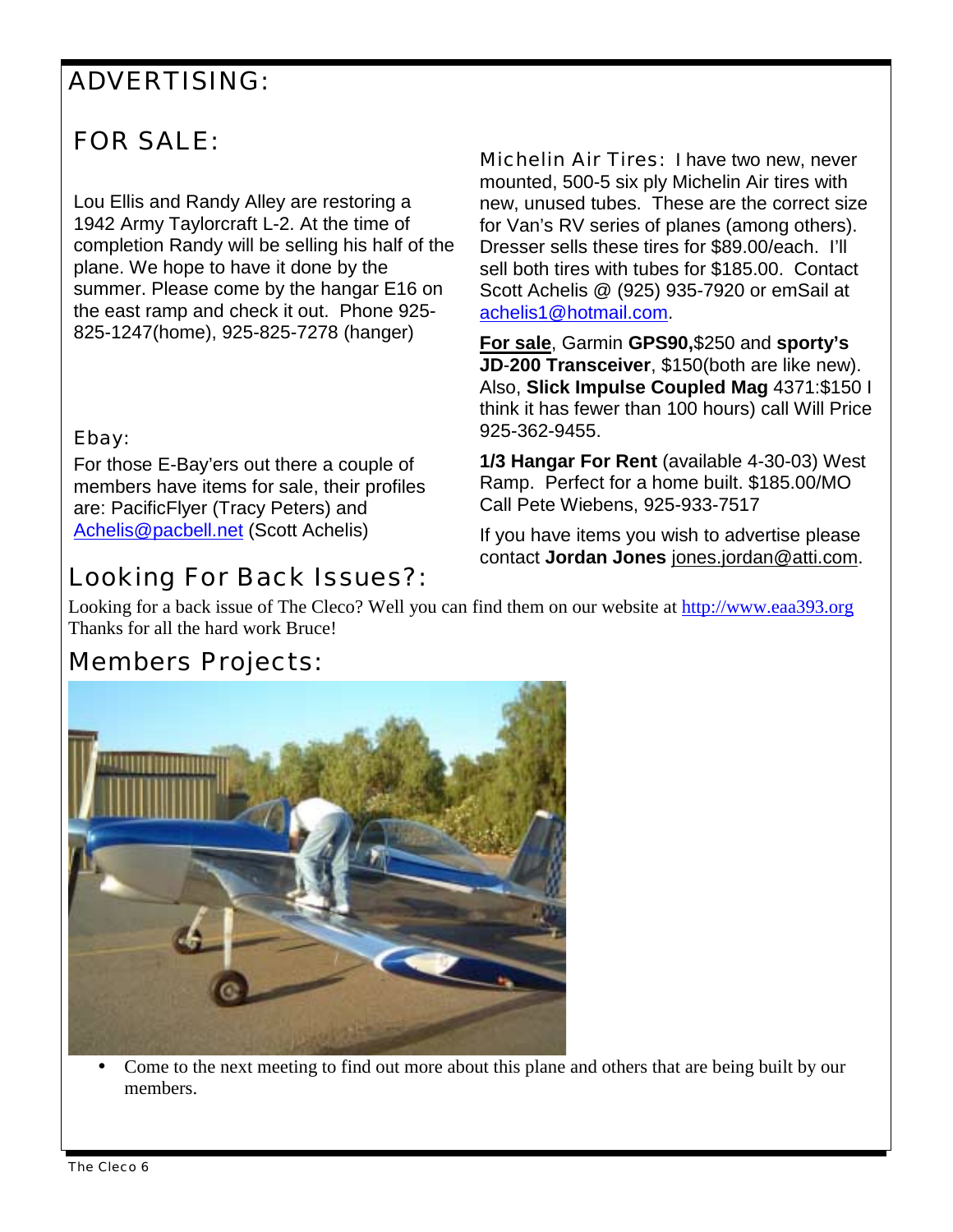### SPECIAL EDITION

EAA Chapter E-Gram

Vol. 5 No. 1 March 18, 2003

ADIZ Added For New York City Area; Other Airspace Restrictions Announced Include Disney Theme Parks

\*\*\*\*\*\*\*\*\*\*\*\*\*\*\*\*\*\*\*\*\*\*\*\*\*\*\*\*\*\*\*\*\*\*\*\*\*\*\*\*\*\*\*\*\*\*\*\*\*\*\*\*\*\*\*\*\*\*\*\*\*\*\*\*\*\*\*\*\*\*\*

As expected, the FAA and Transportation Security Administration (TSA) have issued several Notices to Airmen (NOTAMs) effective 3 p.m. EST today (March 18) creating or maintaining airspace restrictions near sensitive areas in response to the heightened nationwide "Orange" (High) terrorist threat level. Specifics of the NOTAMs were being discussed between FAA, TSA and the Department of Defense over the last few days and were officially communicated to the public via a teleconference two hours before their issuance.

In the Washington, D.C./Baltimore region (National Capital Region, or NCR), the Aviation Defense Identification Zone (ADIZ) remains active with the added requirement that all VFR and IFR flights within the ADIZ file flight plans before takeoff and close flight plans upon landing or exiting the ADIZ. (FDC NOTAM 3/2126)

Special operating procedures outlined in SFAR 94 for the Maryland-3 airports, College Park Airport (CGS); Potomac Airfield (VKX); and Washington Executive/Hyde Field (W32), remain in effect with the following additions: 1) Aircraft must undergo TSA security inspection prior to departure from one of the above facilities; 2) Except in cases as described below in #4, aircraft must land at an identified gateway airport Tipton Airport-FME-Fort Meade-Odenton, Maryland) for security inspection prior to returning to one of the three airports; 3) After inspection at the gateway airport, aircraft must proceed to its destination airport with no intermittent stops; and 4)If an aircraft departs from one of the three airports and receives flight-following and remains in contact with ATC for the duration of the flight with no intermediate stops, the aircraft may return to one of the three airports without going through the gateway airport. (FDC NOTAM 3/2124)

An ADIZ for New York City has also been added (FDC NOTAM 3/2127),

restricting flight operations from the surface to flight level 180 in the area within the mode C veil(approximately 30 nm) surrounding JFK International (JFK), LaGuardia International(LGA),and Newark, New Jersey (EWR) International airports. Restrictions are similar to the Washington/Baltimore ADIZ however there will be no 15 nautical

mile flight restriction zone within the New York ADIZ. Aircraft operating within the ADIZ must be equipped with operable two-way radio and transponder with automatic altitude reporting capability and receive a discrete transponder code from ATC, which shall be continuously transmitted while operating within the ADIZ. Flight crews must be in continuous contact with ATC, and all VFR and IFR flights within the ADIZ must file flight plans before takeoff and close flight plans upon landing or exiting the ADIZ. Aircraft operating in the traffic pattern at non-towered airports are exempt from the ATC communication requirement, provided they monitor the airport CTAF. Pilots are also required to obtain ATC clearance before entering Class B, C or D airspace within the ADIZ.

Steve Brown, FAA Associate Administrator for Air Traffic Services, recommended to pilots planning to transit the area of the New York City ADIZ to fly the perimeter and avoid over flights whenever possible...

For more information go to: http://www.eaa.org/communications/eaanews/030318\_adiz.html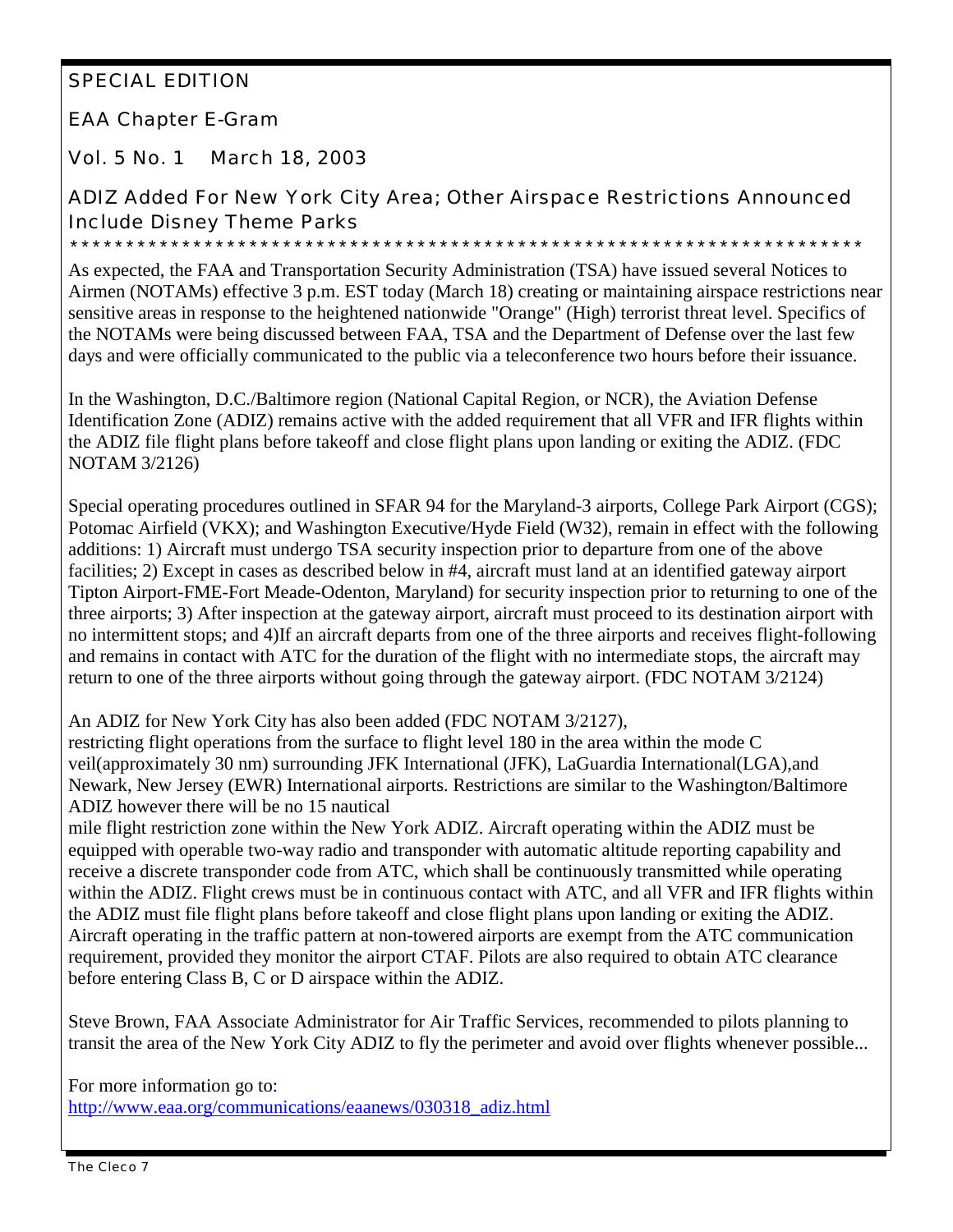### SECURITY ALERT RAISED TO ORANGE LEVEL, ADDITIONAL AIRSPACE SECURITY MEASURES LIKELY

On Monday evening, March 17th, in a widely anticipated move, the Department of Homeland Security raised the terrorist alert level to "Orange" (High) following President Bush's speech on U.S. military intervention in Iraq. The threat level was elevated as the U.S. government's response to potential domestic terrorist reprisals in the aftermath of the President's warning that the current regime in Iraq has 48 hours to depart the country.

As the alert level is raised, EAA is anticipating additional airspace restrictions although the specifics of those restrictions have yet to be fully determined. As of Monday night, it was anticipated that airspace restrictions similar tot he ADIZ in

the Washington, D.C./Baltimore region may be implemented in New York City, where past experience has show a high level of sensitivity to future terrorist actions. The FAA, TSA and Department of Defense, among other agencies, will reconvene in sessions on

Tuesday morning to discuss what additional measures might be taken to address possible aviation-related threats to homeland security. EAA anticipates that a number of new

NOTAMs will be released some time Tuesday afternoon or evening though that timing could slip. Late Monday night, EAA government programs staff were working with senior air traffic officials to identify the operational lessons learned over the last few weeks in the Washington ADIZ with a view toward minimizing the impact of any new restrictions.

For more information go to: http://www.eaa.org/communications/eaanews/030317\_alert.html

### ANALYSIS:

### WHAT HAPPENS TO U.S. AIRSPACE IF MILITARY ACTION BEGINS IN IRAQ?

There have been extensive discussions on various federal levels on what, if any, flight restrictions may be implemented upon the possible commencement of hostilities in Iraq. Both FAA and the Transportation Security Administration (TSA) have been forthright in saying that there is potential for heightened threat levels if and when U.S. engages in full-scale war. In essence, there is a belief among many federal security officials (mostly non-aviation) that U.S. bombing or invasion of Iraq could trigger the so-called sleeper cells into Action/retaliation. On that basis, EAA's sources say there is a likely chance that the threat level would be raised at the start of any hostilities.

It should be noted that in many instances, the FAA and TSA have been the staunchest defenders of general aviation within the federal government. Many other federal agencies feel more that restrictions are needed, while FAA and TSA officials have maintained that blanket restrictions on general aviation are counterproductive and only marginally enhance security. That pressure from other areas within the federal government has become a major part of the policy discussions and is the stimulus for greater restrictions if full-scale war with Iraq begins.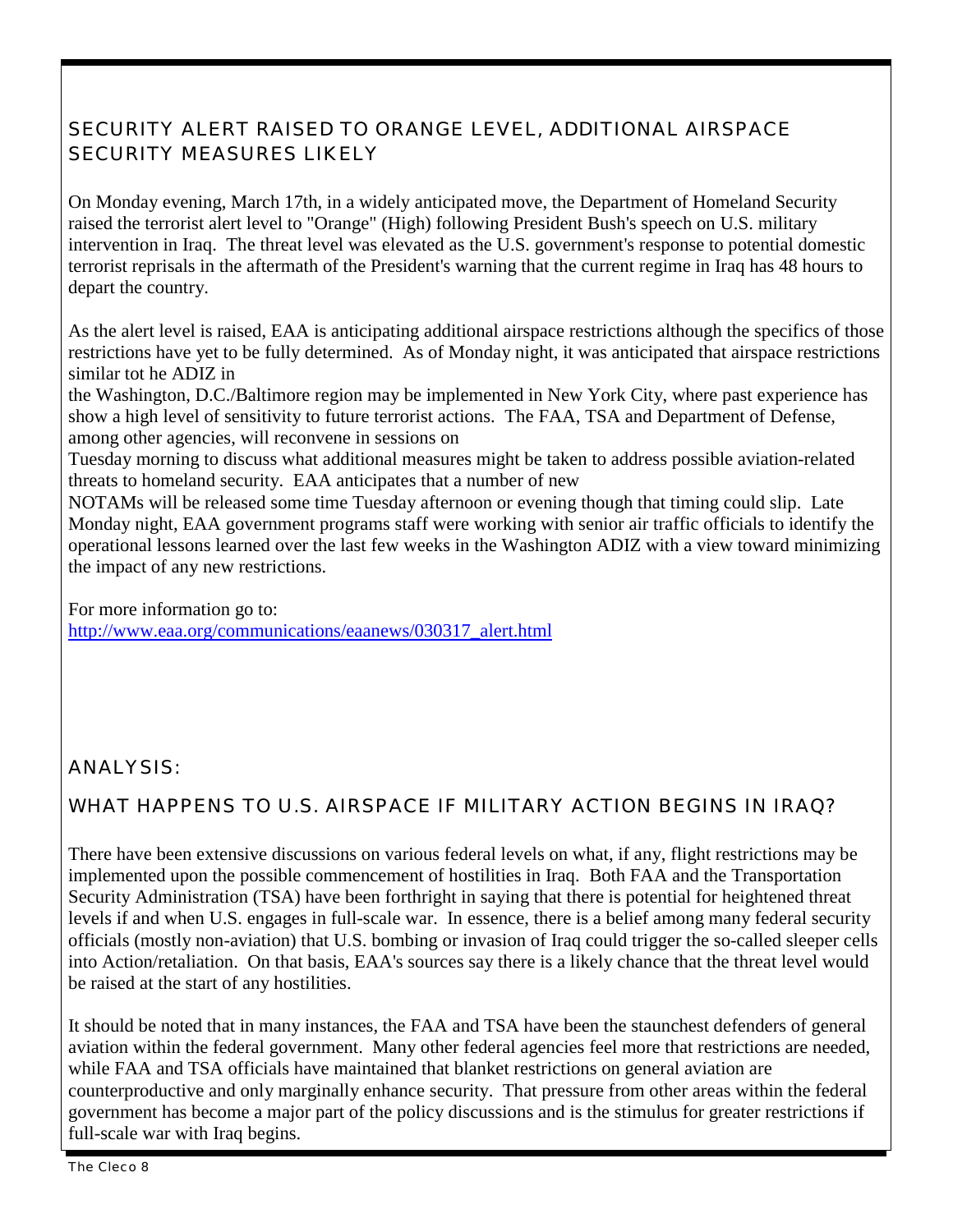When any hostilities do break out in Iraq, EAA does not expect any blanket nationwide restrictions in the U.S. However, we can expect airspace restrictions around areas that national intelligence has identified as specific targets for terrorism, similar to the restrictions currently in place around Washington, D.C.

For more information go to: http://www.eaa.org/communications/eaanews/030314\_airspace.html

EAA will be updating the web with the most current information available. For NOTAM and TFR updates, the latest information is continually posted at Aeroplanner.com, available through the EAA web site.

| 2002 -2004 Chapter Officers and Chairpersons |                              |                             |
|----------------------------------------------|------------------------------|-----------------------------|
| <b>President:</b>                            | <b>Vice President:</b>       | <b>Secretary-Treasurer:</b> |
| <b>Harvard Holmes</b>                        | Guy Jones                    | Louis Goodell               |
| 510.526.5347                                 | 925.757.8214                 | 925.682.4198                |
| hhholmes@lbl.gov                             | thatguy2@earthlink.net       | leg2@aol.com                |
|                                              |                              |                             |
| <b>Chair of the Board:</b>                   | <b>Chapter Photographer:</b> | <b>Young Eagles:</b>        |
| <b>Bob Belshe</b>                            | <b>Tracy Peters</b>          | Pat Peters                  |
| 925.376.7677                                 | 510.301.8485                 | 925.930.6447                |
| rbelshe@attbi.com                            | tlpeters@earthlink.com       | pnpeters@aol.com            |
|                                              |                              |                             |
| <b>Membership Chair:</b>                     | <b>Newsletter Editor:</b>    | <b>Technical Counselor:</b> |
| <b>Bob Belshe</b>                            | Jordan Jones                 | <b>Rick Lambert</b>         |
| 925.376.7677                                 | 925.432.4059                 | 707.748.1532                |
| rbelshe@attbi.com                            | jones.jordan@attbi.com       | rlam242714@aol.com          |
|                                              |                              |                             |
|                                              | <b>Web Master:</b>           |                             |
|                                              | <b>Bruce Hobbs</b>           |                             |
|                                              | 925.757.0618                 |                             |
|                                              | bwhobbs@sbcglobal.net        |                             |
|                                              |                              |                             |
| <b>Flight Advisor:</b>                       | <b>Chapter Historian:</b>    | <b>Raffle Chair:</b>        |
| <b>Position Open</b>                         | <b>Position Open</b>         | <b>Position Open</b>        |